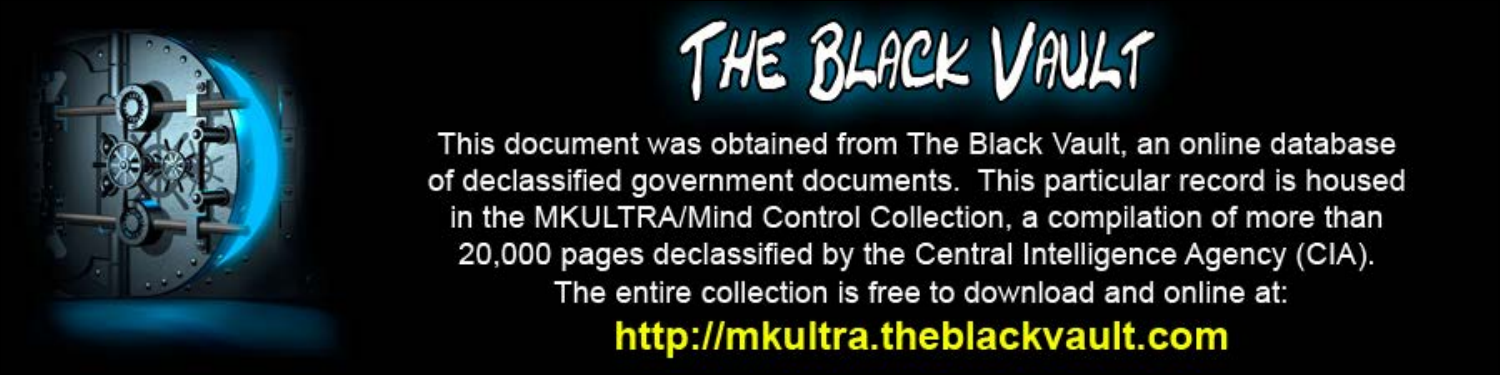$A/B, 2, 10/46$ 

30 August 1955

MEMORANDUM FOR THE FILE:

 $H - B/3$ PROGRESS PERORT SUPJECT:  $7/1/54 - 8/15/55$ 

- 1. For fiscal year 1955-56 will be financed out of TSS regular. research funds  $(*189,000)$ .
- that have been assessed from psychological anthropological 2.  $39$  alients medical standroint. Minimum of 16 hours each individual. This pro-Fram continues.
	- 3. Study of brain function and physiology.
	- 4. For and and cases covered by staff members of the staff They are both now rehabilitated and willing to talk to representatives of U.S. Government about their experiences. They both have good insight into their previous condition.
		- cases were handled by staff members to the of them was about the same condition as the other three had cooperated closely with the in indectrination process. As of the minimum cases and subsequent adverse publicity, U.S. officials but only to their families and friends.' They have been told they will be arrested or placed in mental institutions upon their return to U.S. if they talk.
			- The three is a second mere accommanied from their defection they dector provided by the under cover. After their defection they received seven months indoctrination by and were then assigned to the they became disillusione The three shape and unhappy. They did not expect arrest by the
		- 7. a.) Criminally the complete the state of the state of the state of the state of the state of the state of the state of the state of the state of the state of the state of the state of the state of the state of the state were to be . The masked of released of the studies on these men about the same psycho-locical background studies on these men about the same. This was released on a support accomplished in seven days by use of faculty members and department heads of university medical school psychiatric departments on anation-wide basis through requirements set out to the property

b.) During medical processing of these men in th<u>ey we</u>re debriefed by the measurements working closely with personnel.